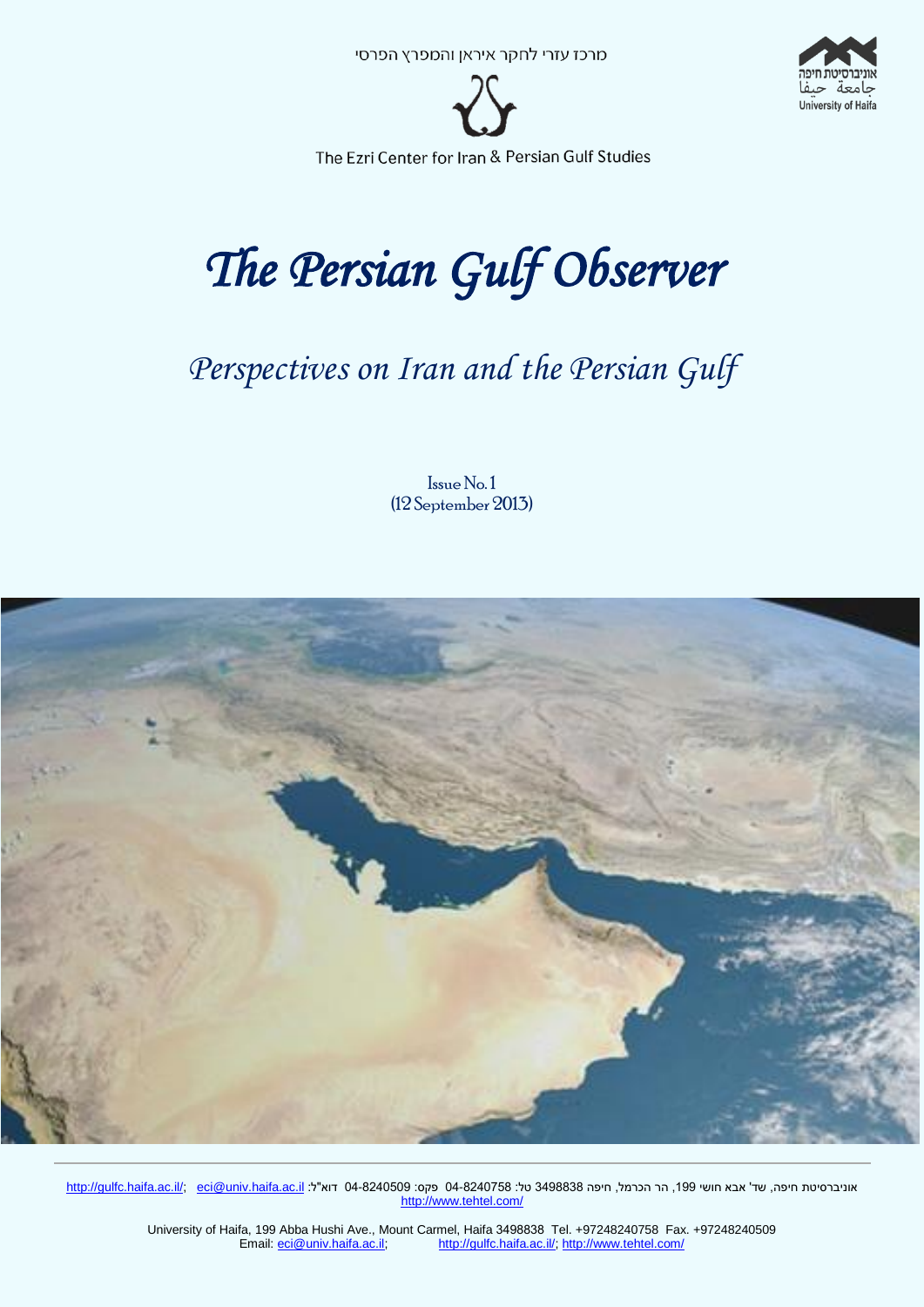



The Ezri Center for Iran & Persian Gulf Studies at the University of Haifa is happy to launch *The Persian Gulf Observer: Perspectives on Iran and the Persian Gulf***.** *The Persian Gulf Observer* will be published periodically, expressing the views and analysis of the Ezri center's researchers on various issues concerning the Persian Gulf region and the countries which lay by its shores.

Attached please find the first issue written by Dr. Moshe Terdiman on "The Creation of Environmental Governmental Organs in Bahrain and Saudi Arabia"

You are most welcome to follow the Ezri Center's twits at: <https://twitter.com/EzriCenter> ,

be our friend on Facebook: [https://www.facebook.com/pages/The-Ezri-Center-for-Iran-and-Persian-Gulf-](https://www.facebook.com/pages/The-Ezri-Center-for-Iran-and-Persian-Gulf-Studies/141080069242626)[Studies/141080069242626](https://www.facebook.com/pages/The-Ezri-Center-for-Iran-and-Persian-Gulf-Studies/141080069242626)

and visit our home site[: http://gulfc.haifa.ac.il/](http://gulfc.haifa.ac.il/)

You are also cordially invited to visit our site in Persia[n www.TeHTel.com,](http://www.tehtel.com/) where you could find interesting material on various aspects of the life in Israel.

מרכז עזרי לחקר איראן והמפרץ הפרסי באוניברסיטת חיפה שמח להשיק את *on Perspectives :Observer Gulf Persian The Gulf Persian the and Iran*, בו יוצגו מאמרי דעה שיופצו בתדירות תקופתית, פרי- עטם של חוקרי המרכז על מגוון נושאים מאזור המפרץ הפרסי והמדינות השוכנות לחופיה.

להלן הגיליון הראשון ובו מאמר מאת ד"ר משה טרדמן בנושא "יצירת מערכות סביבתיות ממשלתיות בבחריין וערב הסעודית." אנו מזמינים אתכם לעקוב אחרי ציוצי המרכז בכתובת: [EzriCenter/com.twitter://https](https://twitter.com/EzriCenter) ,

[https://www.facebook.com/pages/The-Ezri-Center-for-Iran-and-Persian-Gulf-](https://www.facebook.com/pages/The-Ezri-Center-for-Iran-and-Persian-Gulf-Studies/141080069242626):בפייסבוק שלנו חברים להיות [Studies/141080069242626](https://www.facebook.com/pages/The-Ezri-Center-for-Iran-and-Persian-Gulf-Studies/141080069242626)

<http://gulfc.haifa.ac.il/> ולבקר אותנו באתר הבית:

דוברי ויודעי הפרסית שביניכם מוזמנים לבקר באתר שלנו בשפה הפרסית [com.TeHTel.www](http://www.tehtel.com/) בו ניתן למצוא חומרים מעניינים על היבטים שונים של החיים בישראל.

<u>http://gulfc.haifa.ac.il/; eci@univ.haifa.ac.il</u> דוא"ל: 04-8240569 טל: 03-240758 סקס: 03-34340 דוא"ל: http://gulfc.haifa.ac.il/; eci@univ.haifa.ac.il דוא"ל: http://gulfc.haifa.ac.il/; eci@univ.haifa.ac.il http://www.tehtel.com/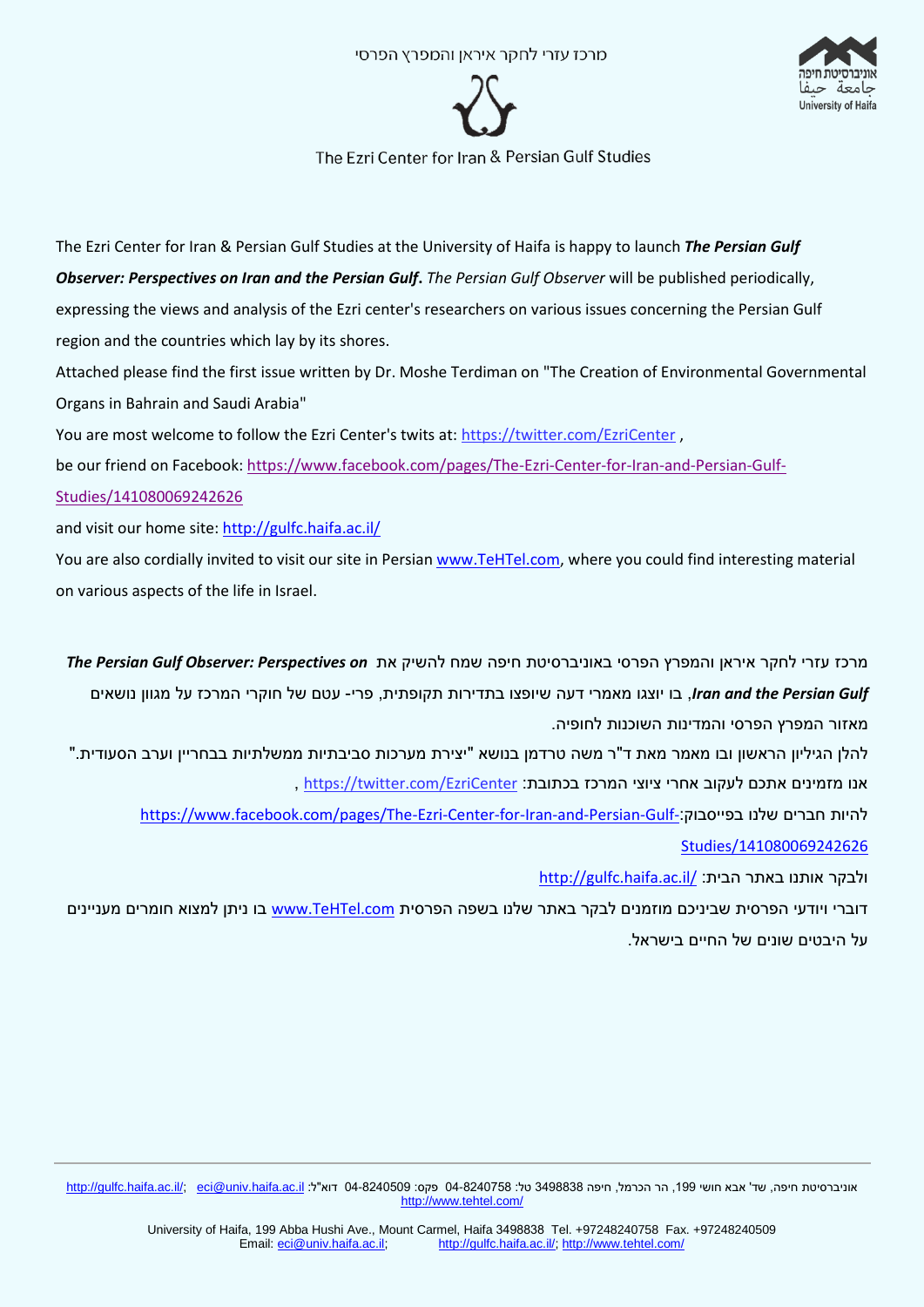

University of Haifa

The Ezri Center for Iran & Persian Gulf Studies

## *"The Creation of Environmental Governmental Organs in Bahrain and Saudi Arabia"*

## *By Dr. Moshe Terdiman*

Until a year ago, all Gulf countries, besides Bahrain and Saudi Arabia, had ministries of environment, which have been tasked with the formulation of environmental policy and strategy for the country and with the implementation of environmental laws promulgated by the parliament. The Ministries of Environment in the Gulf countries have different names: the Ministry of Environment & Climate Affairs in Oman, the Ministry of Water and Environment in Yemen, the Ministry of Environment in Qatar, the Ministry of Environment and Water in the UAE, the Environment Public Authority in Kuwait, the Ministry of Environment in Iraq, and the Department of Environment in Iran.

In December 2012, the Supreme Council for the Environment was established in Bahrain by a royal decree, which was approved by parliament and later endorsed by the Shura Council on March 26, 2013. It replaced the Public Commission for the Protection of Marine Resources, Environment and Wildlife. The head of this Council is the king's second son, Sheikh Abdullah bin Hamad bin Issa al-Khalifa. It consists of six ministers, who bring with them an expertise in industry, trade, health, municipal affairs, social development, electricity, water, the oil and gas sectors, etc. The Council's declared aim is to protect Bahrain's natural environment and to monitor potentially harmful industrial activity. However, it is also in a good position, due to the comprehensive knowledge and expertise which is brought to the table by its members, to oversee all services linked to the environment as well as to formulate environmental policy and strategy for the country and to enact environmental legislation and implement environmental laws promulgated by the parliament whose aim is the protection of the environment.<sup>1</sup>

<sup>1</sup> See on-line at: http://al-shorfa.com/en\_GB/articles/meii/features/2013/01/09/feature-03; [http://www.shura.bh/en/MediaCenter/News/CouncilNews/Pages/03-26-2013\(1\).aspx](http://www.shura.bh/en/MediaCenter/News/CouncilNews/Pages/03-26-2013(1).aspx)

<u>http://gulfc.haifa.ac.il/; eci@univ.haifa.ac.il</u> דוא"ל: 04-8240569 טל: 03-240758 סקס: 03-34340 דוא"ל: http://gulfc.haifa.ac.il/; eci@univ.haifa.ac.il דוא"ל: http://gulfc.haifa.ac.il/; eci@univ.haifa.ac.il http://www.tehtel.com/

1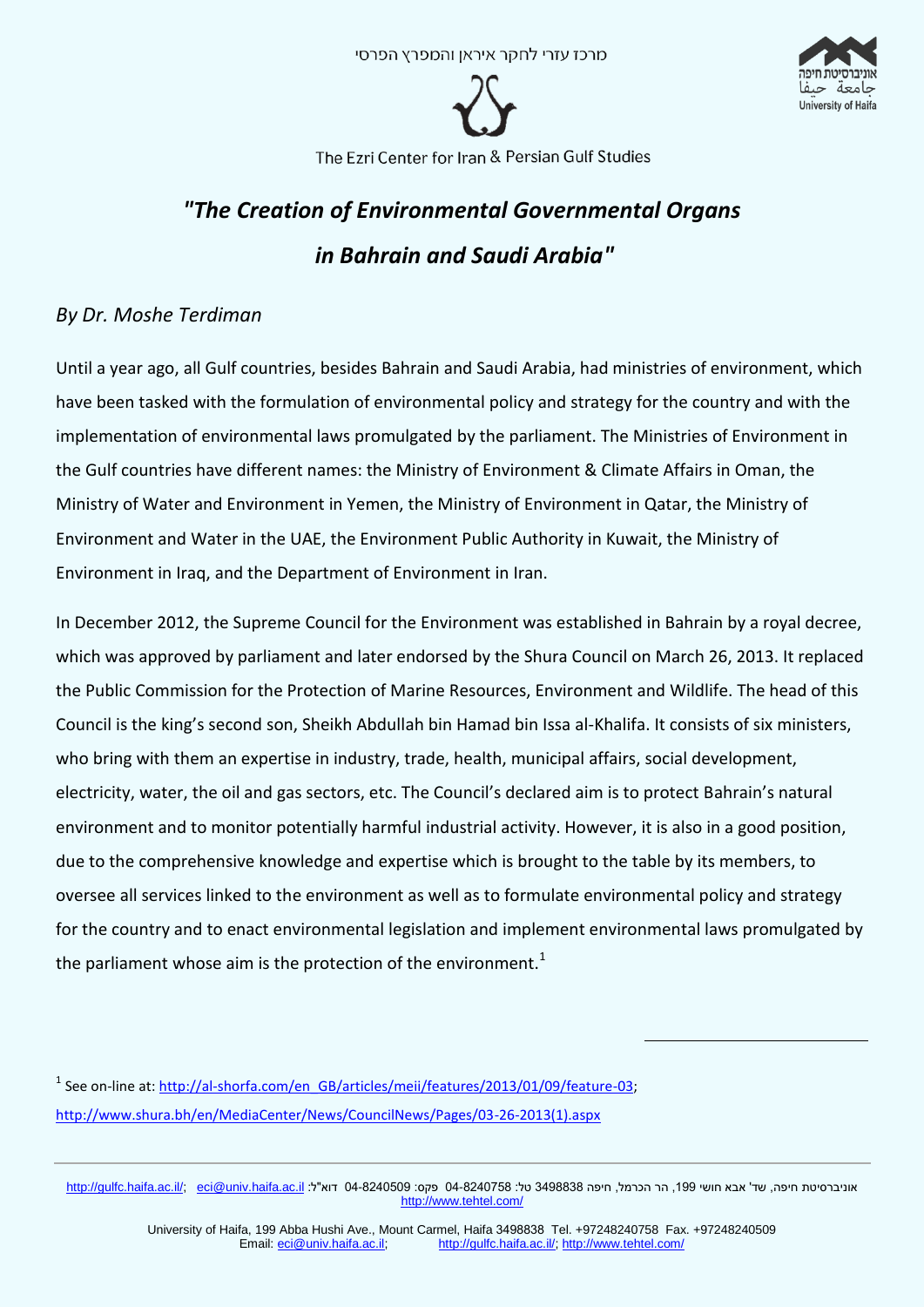



The Supreme Council for the Environment was established as a result of a few main factors. First of all, in recent years, Bahrain, just as the rest of the Gulf countries, has been witnessing a sharpened increase in various environmental pressures. These pressures include rapid population growth, urbanization and continued construction despite limited land space. All these pressures have resulted in increased land reclamation and pollution. Secondly, Bahrain has experienced increasing sea contamination as a result of waste from ships, factories and even humans. Thirdly, a key problem in Bahrain is the depletion of fish stocks, especially since fishermen and their families comprise a large segment of the Bahraini citizens, as a result of unchecked urbanization, the creation of artificial islands and maritime border agreements with neighboring countries.<sup>2</sup>

In light of these factors and challenges facing Bahrain, the most important issues that the Council has to deal with are: protecting marine life from urban sprawl and pollution; protecting the rights of Bahraini fishermen; and creating a balance between infrastructure growth and safeguarding natural resources by resorting to sustainable development. $3$ 

Indeed, as from the end of March 2013 until today, the Council announced the creation of Hayrrat, Bahrain's largest marine life reserve which is located off the north coast of Bahrain and which will cover an area of around 1,350 sq m, for the protection of the pearls' environment. It will also serve as a cultural and environmental heritage site.<sup>4</sup> The Council also gave directives to establish a national center for the prevention of nuclear radiation<sup>5</sup>, and it organized a national training course on how to cope with radioactivity in the work place.<sup>6</sup>

1

<sup>&</sup>lt;sup>2</sup> See on-line at: [http://al-shorfa.com/en\\_GB/articles/meii/features/2013/01/09/feature-03](http://al-shorfa.com/en_GB/articles/meii/features/2013/01/09/feature-03)

<sup>&</sup>lt;sup>3</sup> See on-line at: [http://al-shorfa.com/en\\_GB/articles/meii/features/2013/01/09/feature-03;](http://al-shorfa.com/en_GB/articles/meii/features/2013/01/09/feature-03) [http://www.gulf-daily](http://www.gulf-daily-news.com/NewsDetails.aspx?storyid=354601)[news.com/NewsDetails.aspx?storyid=354601](http://www.gulf-daily-news.com/NewsDetails.aspx?storyid=354601)

<sup>&</sup>lt;sup>4</sup> See on-line at: <u>http://www.shura.bh/en/MediaCenter/News/CouncilNews/Pages/03-26-2013(1).aspx</u>

<sup>&</sup>lt;sup>5</sup> See on-line at[: http://www.bna.bh/portal/en/news/573601](http://www.bna.bh/portal/en/news/573601)

<sup>&</sup>lt;sup>6</sup> See on-line at[: http://www.bna.bh/portal/en/news/575320](http://www.bna.bh/portal/en/news/575320)

 $\frac{\text{http://gulfc.haifa.ac.l/}}{\text{http://gulfc.haifa.ac.l/}}$  פה: 03-8240509 פקס: 03-349883 דוא"ל: iltp://gulfc.haifa.ac.il/; eci@univ.haifa.ac.il דוא"ל: http://gulfc.haifa.ac.il/; eci@univ.haifa.ac.il http://www.tehtel.com/